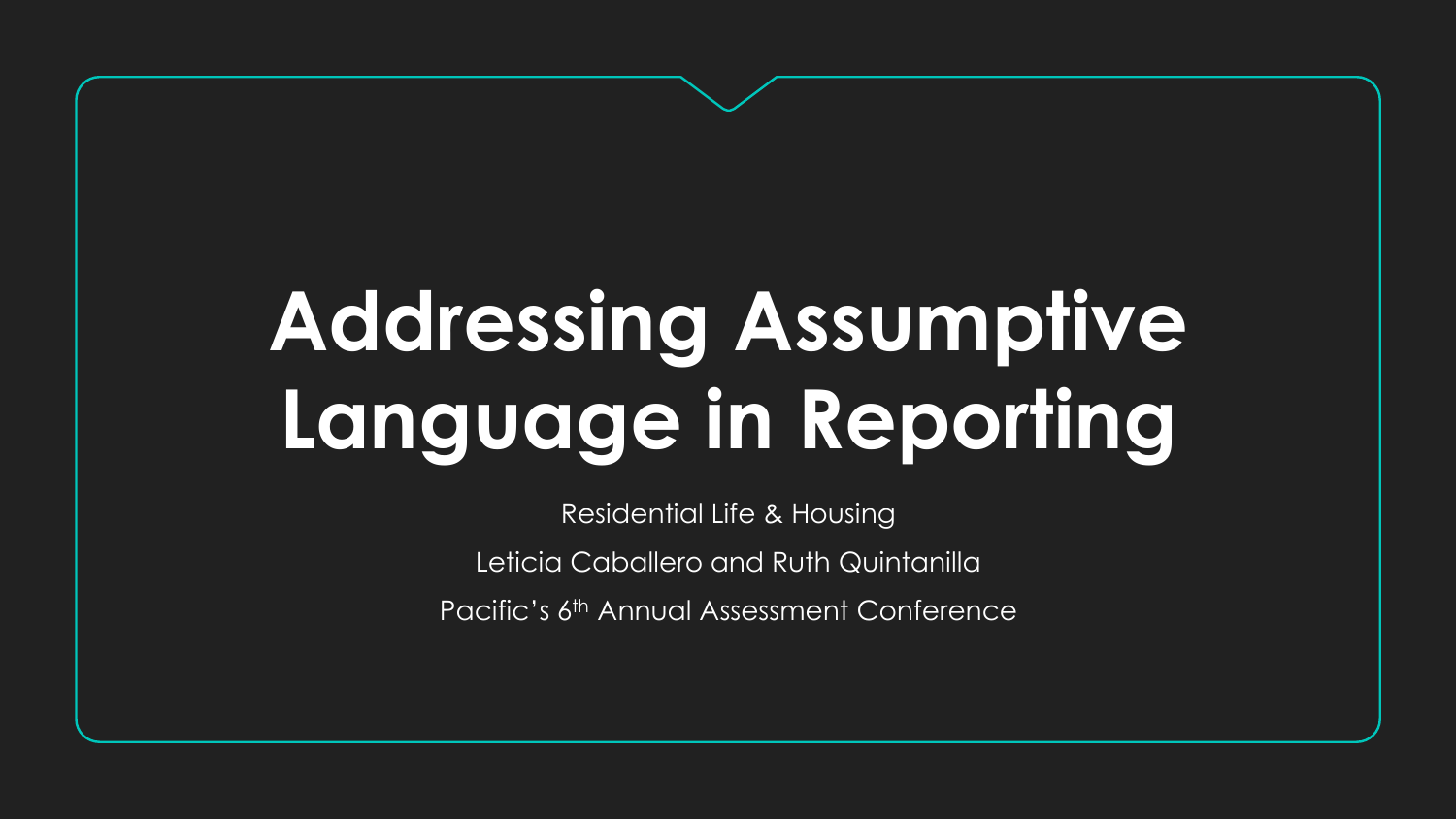# **Incident Report Writing**

- Residential Life & Housing team members are tasked with submitting Incident Reports (IRs) to document in a third-person objective perspective the details of a situation in which:
	- An alleged policy violation may have occurred
	- A student may be in crisis, distress, and/or has been provided resources/referrals
	- A wellness check has been conducted
	- A roommate conflict/mediation may or has escalated to be concerning
	- Community follow-up may be needed to address alleged policy violations or community standards are not being upheld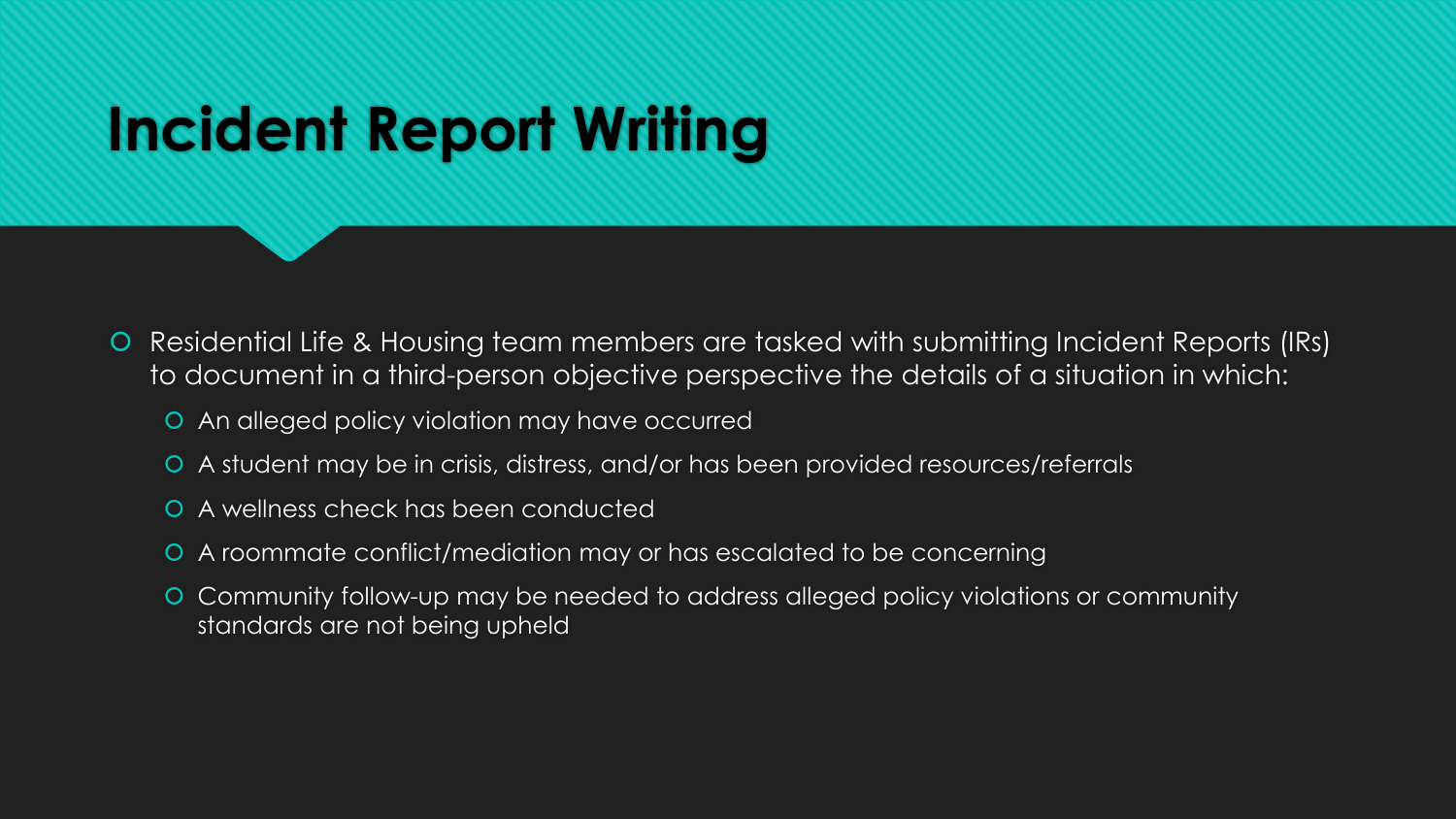# **Focusing in on our Assessment**

## Intercultural Competence **Intercultural Competency**

- Focused on the use of assumptive language
	- What was the language used?
	- O The context of language selection?
	- Factual versus opinion-based
	- How to report on the same situation using nonassumptive language
- Engaged with writers in dialogue that unpacked implicit stereotypical representations\* and socialized ways of thinking.

\*Brusa A, Pesič A, Proverbio AM (2021)Learning positive social information reduces racial bias as indexed by N400 response. PLoS ONE 16(11): e0260540. https://doi.org/10.1371/journal.pone.0260540

- Were the 13 basics of an Incident Report adequately included and completed.
	- Rubric utilized to review for these 13 basics.
- Were reports well-written?
- Were reports concise? Detailed?
- Effectively described alleged violation and reason for documentation?



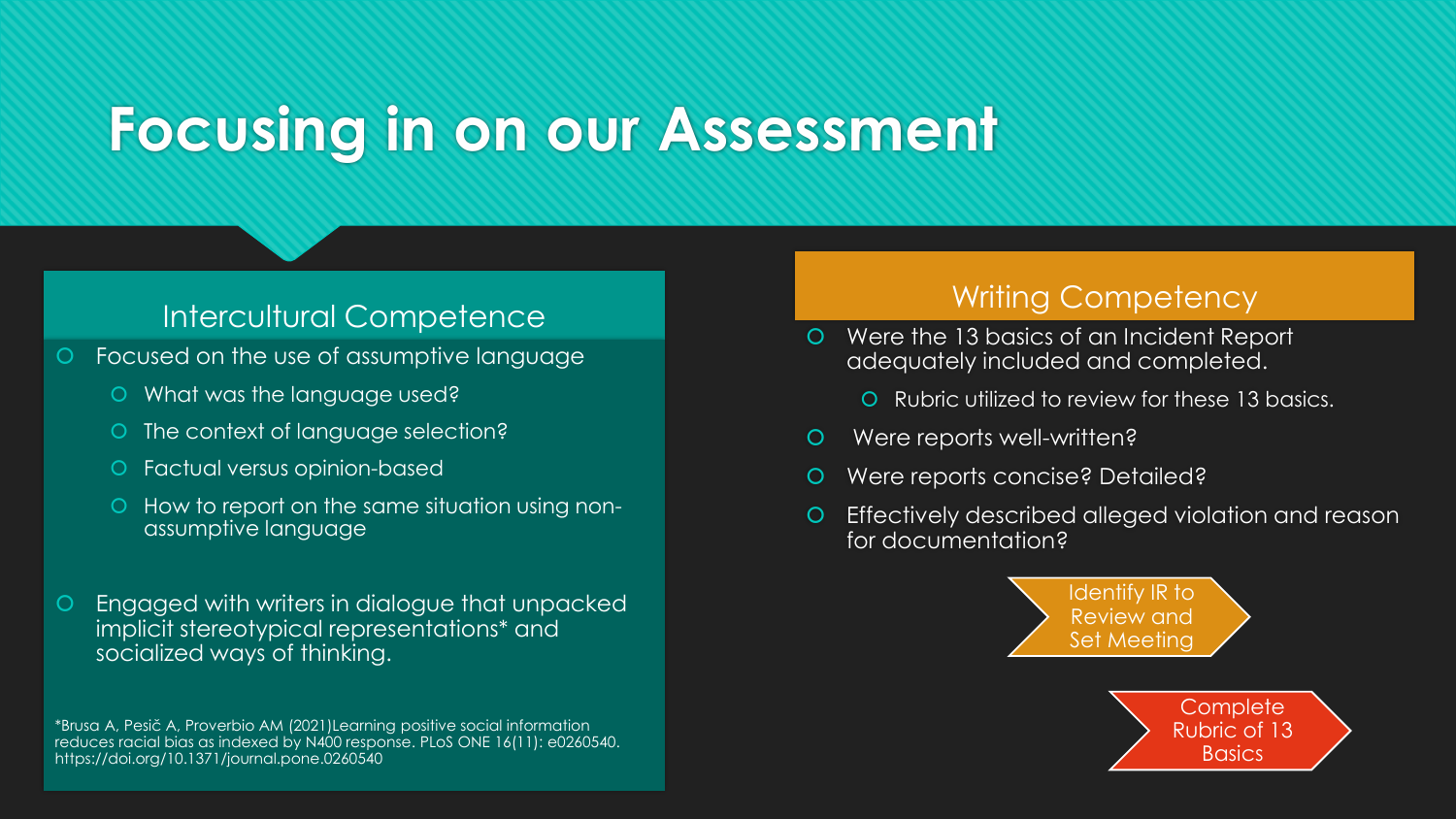#### Prepare Data-Coded IR For Meeting

## **Data Coding an Incident Report**

### **Basics**

### **Unclear** Language/Confusing **Perspective**

### Assumptive/Non-Descriptive language

Does not need to be included

#### Resident Assistant: First and Last Name

Date/Time Incident Report Submitted: MM/DD/YYYY at 00:00 AM/PM

Code

 $\Box$ 

- Basics  $\Box$  - Unclear language/Confusing Perspective
- $\Box$  Assumptive/non-descriptive language  $\Box$  Does not need to be included

Incident Report

On August 5, 2019, at approximately 9:30, **RA Tulip** received a call from someone complaining about noise. RA Tulip headed over to Calaveras Hall 124 and could hear loud music coming from the apartment; it could be heard two apartments over. RA Tulip knocked on the door and heard some people talking before the door was opened. RA Tulip introduced themselves and asked that the music be lowered. Resident Ivy Violet, who had opened the door, angrily said that it was not quiet hours. RA Tulip explained Courtesy Hours that they had received a noise complaint. RA Tulip asked for Resident Violet's ID card to collect their ID number for documentation purposes. RA Tulip asked if there were other people in the apartment. RA Tulip requested that they also come to the door to provide their ID card.

**Notes** 

#### $\Box$  - Basics

- Does not include the complete time (No AM/PM)
- The first time the RA is named in the report should be written fully: Resident Assistant Tulip
- Does not include who else was in apartment or what happened to conclude the incident.

#### **L** - Unclear language/Confusing Perspective

- Did not state who called and submitted complaint and complaint was non-specific
- Does not include who

#### $\Box$  - Assumptive/non-descriptive language

• How do we know that the person was angry?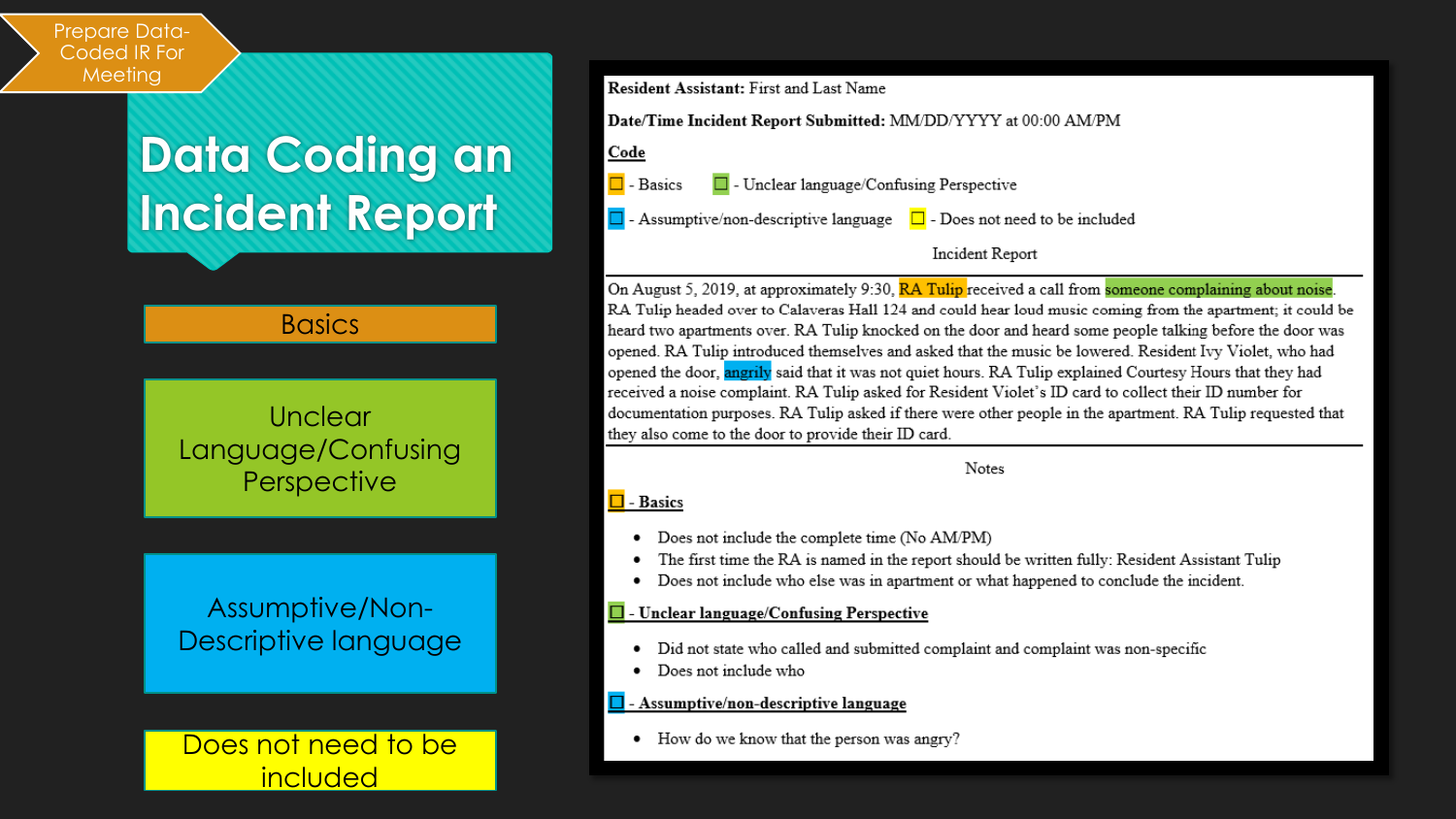**Complete** Overall Rubric

# **Overall Rubric**

### Used to assess the two competencies

On a scale of 1-4

 Assists in tracking performance development

Resident Assistant uses lots of opinion-based language and lacks factual details to fully describe situation. Language utilized in report is very assumptive.

Resident Assistant used some opinion-based language and some factual details to fully describe situation. Language utilized in report is assumptive.

Resident Assistant used minimal opinion-based language and lots of factual details to fully describe situation. Language utilized in report is assumptive

Resident Assistant used only factual details to fully describe situation.

### **Intercultural Competence**

In focusing on concrete details and observations, Resident Assistants will be able to reflectively recognize their implicit biases and acknowledge areas of growth.

**Outcome:** Identifying Factual Details Through discussions with their supervisor regarding language choice and selection of details reported, Resident Assistants will be able to distinguish between factual reporting and opinion-based reporting.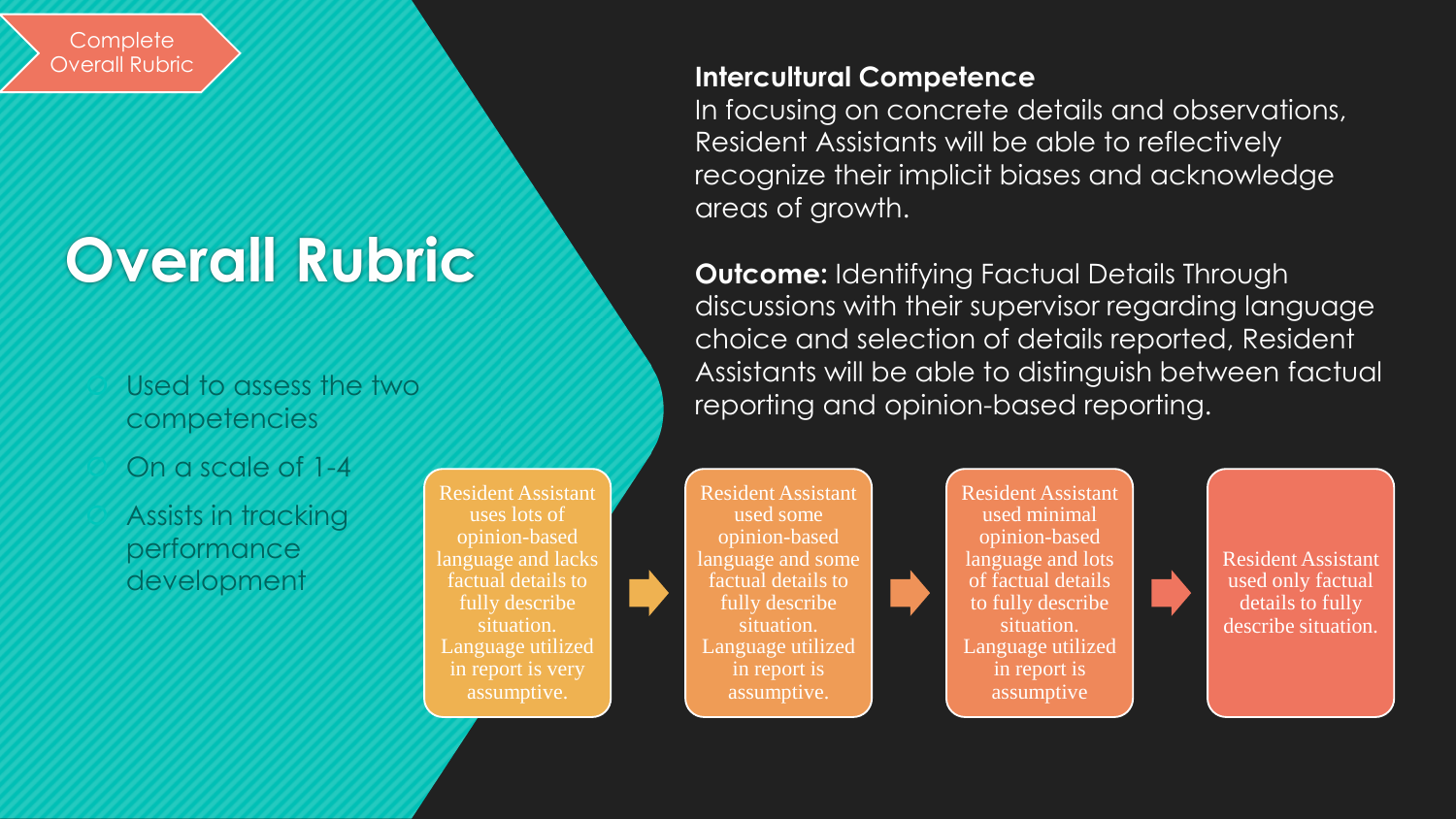# **Non-Assumptive Language & Inclusion**

 Focus Shifts to Inclusive Language: Language that avoids the use of certain expressions or words that might be considered to exclude particular groups of people

 Impact: Used constructively, language can reflect social and cultural diversity in a positive and **accurate** way rather than perpetuating negative stereotypes about individuals and groups.

You guys/ She, He You All/ They, Them

**O** In Practice: Utilizing People-First Language

Puts the person before the disability and describes what a person has, not who a person is.

Handicapped Parking **Crippled** Autistic

Accessible Parking Has a Disability Has Autism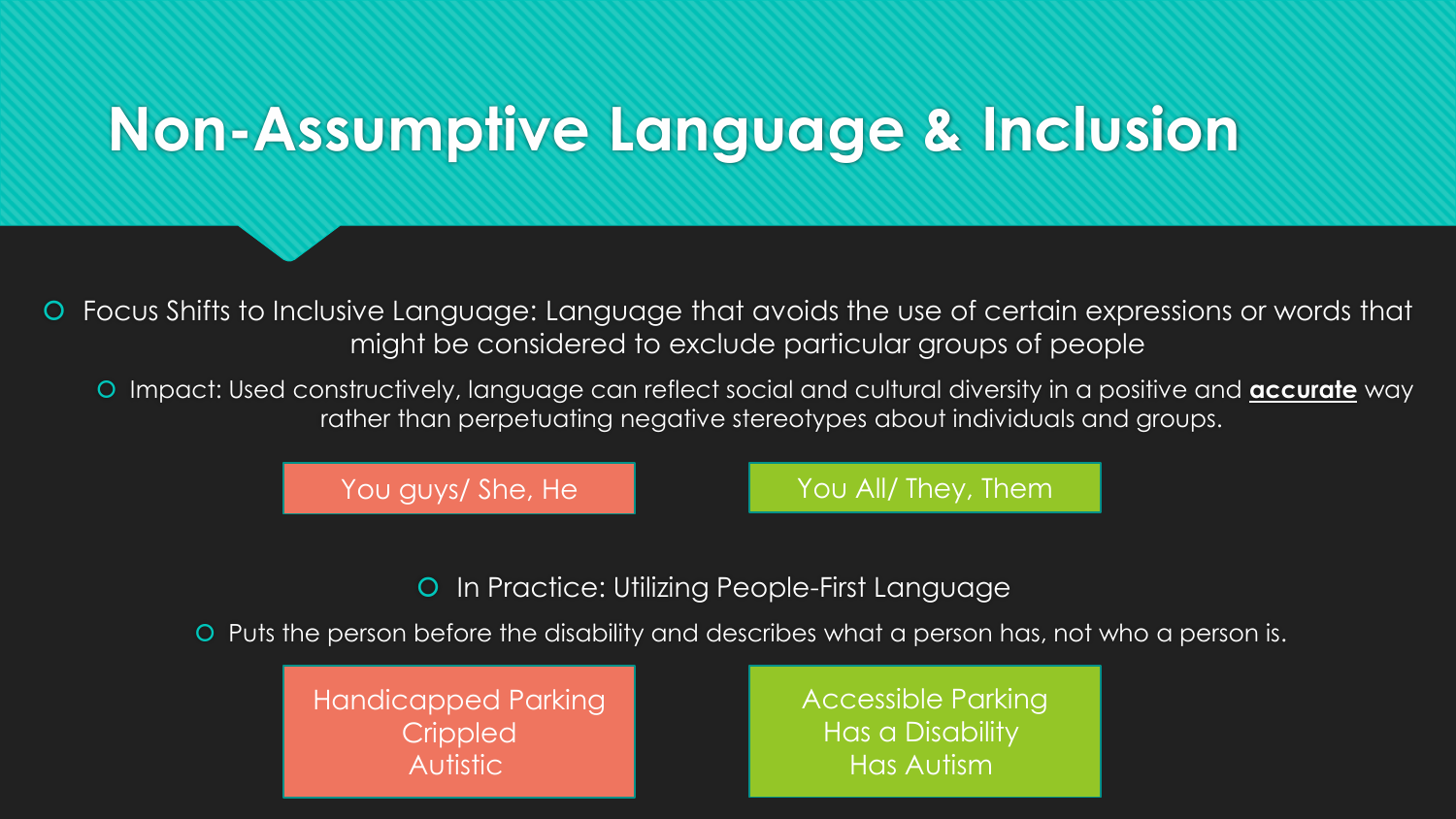# **Outcome: Analyzing Reports**

## **Engaging in Reflective Dialog with Supervisor**

Resident Assistants are encouraged to reflect on any opinion-based reporting or potential noninclusive language that may stem from implicit bias.

### Taking a closer look at:

- Language used Explore connotative definitions of phrases and adjectives used
	- Cultural Implications Reflecting on stereotypes and micro-aggressions conveyed through language
- Naming context and describing behavior observed (focus on situation vs personal attributes)
	- Example: "RA witnessed person A slamming doors and yelling loudly" vs "person A was angry and aggressive"
- Utilizing Rubric to establish factual reporting ang language
- Reflecting on alternative language to ensure factual and inclusive reporting